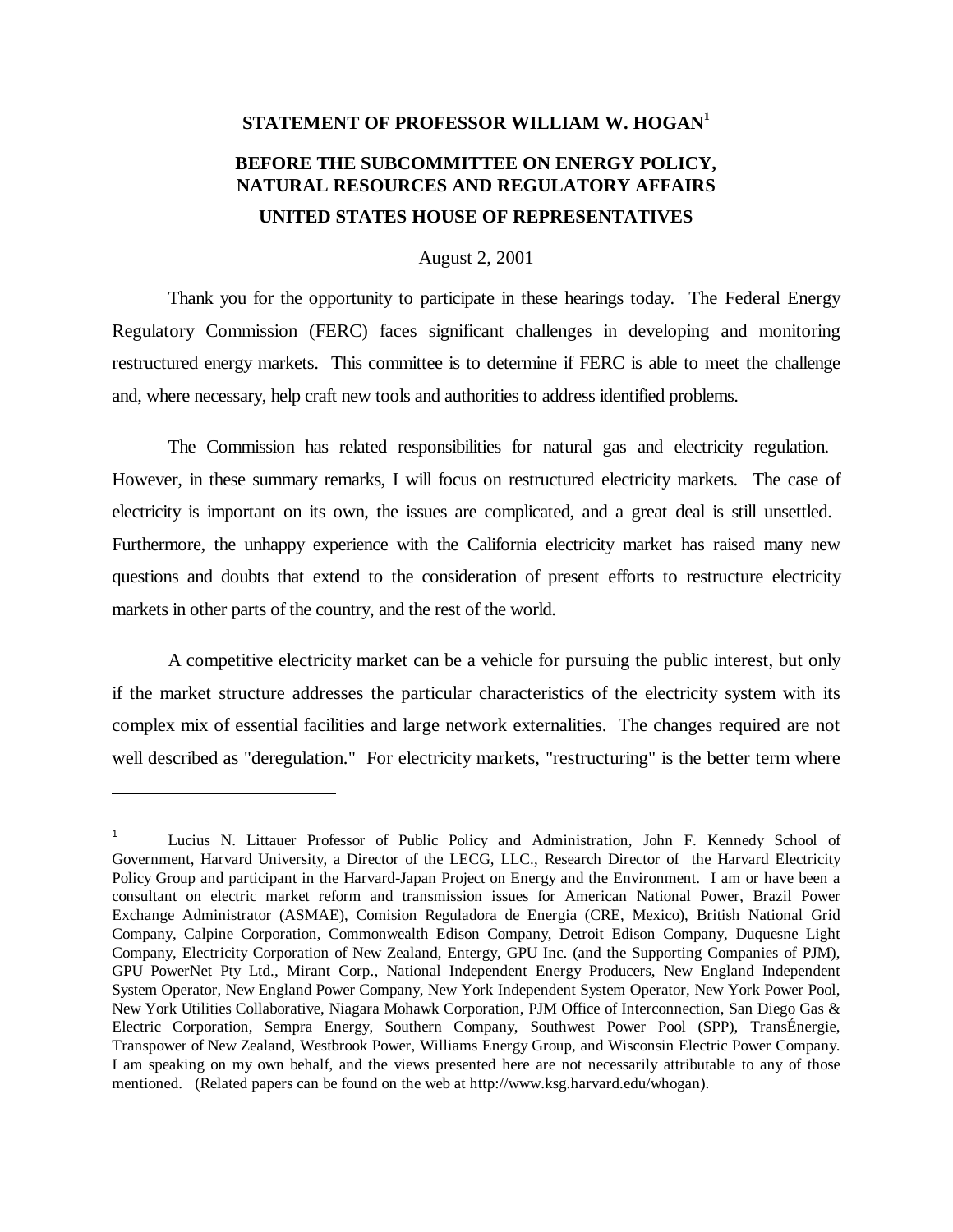introducing competition leads not to less regulation, only different regulation.

Any evaluation of FERC's ability to monitor the performance of restructured electricity markets must begin with a view of the nature of the market and the extent of FERC's responsibilities. One view might be that the market can essentially create itself, such that FERC's role in establishing market design and rules should be relatively limited. A few basic principles of open access and nondiscrimination would be enough. Within this framework, through the give and take among market participants, new market structures would evolve as needed. Different regions would pursue different designs, and any of a number of market models might suit. By this view, the broad principles and functions defined by FERC in Order 2000 should be enough, a thousand flowers should bloom, and the principal task remaining would be to make a few policy calls to preclude egregious deviations from the basic principles.

An alternative view would be that the special characteristics of electricity, with its complex networks and limited storage, require a more deliberate approach to market design to have an effective competitive electricity market. The existing technology for production and delivery of electricity operates under conditions that dictate the need for close coordination by a system operator. A fully decentralized electricity market is not possible. Evolutionary development through give and take among market participants can only take us so far, because in the end an electricity system must be coordinated to keep the lights on, and that reality requires that market actions and incentives be consistent with this necessary coordination function. As counterintuitive as it may seem, an electricity market requires central coordination and consistent market pricing in order to support decentralized competition. By this view, Order 2000 was only the beginning of a farreaching set of policy decisions working towards a standard market design.

The choice matters for the issues being considered by this committee. As I have described at length in supporting papers, the logic of the case and the evidence of both successful and failed experiments indicate the need for a standard market design that provides certain essential ingredients for the competitive market. It is not possible to avoid the requirements for central coordination. Hence, the principal matter at issue is whether or not the rules for the coordinated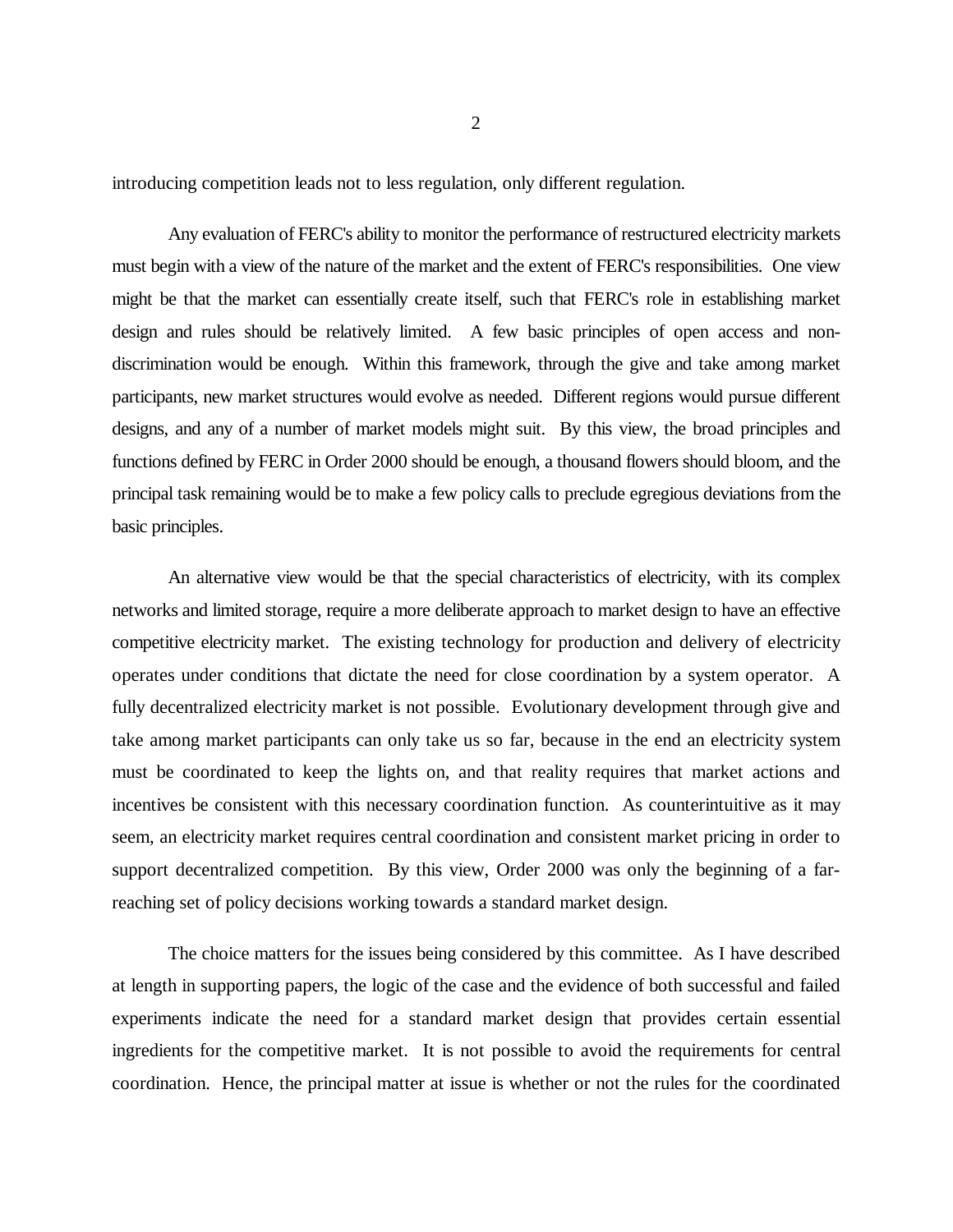market support efficient and effective competition.

The most fundamental assumption of electricity restructuring has been validated beyond dispute. Market participants respond to incentives. Electricity markets with poorly designed institutions have provided the wrong incentives, and market participants have responded. The mistakes, once made, have been costly and difficult to fix. However, the mistakes have revealed what doesn't work, and the successes have reinforced the analysis of what should appear in a standard market design.

From this perspective, failure to adopt a standard market design founded on the need for a consistent market and system coordination would greatly complicate the task of monitoring market performance. With flawed designs, perverse incentives and a lack of transparency, it is very difficult to monitor market performance or analyze the behavior of market participants. The case of California illustrates the point. There is little doubt that the flowers that bloomed in California produced what FERC has repeatedly described as "seriously flawed" structure and design. High prices and other evidence suggested a pattern of market manipulation, but FERC has said that it has not had a record to "support findings of specific exercise of market power." My colleagues and I have argued that FERC's caution is justified because the California market design is so convoluted that it is difficult to tell what is an exercise of market power and what is simply a competitive response to bad market signals. There is little doubt that FERC is not up to the task of monitoring a market so badly designed.

The priority, therefore, should be to get a good market design in place and then consider the means and mechanism for market monitoring. Where is FERC in this debate?

Based on their orders and other public statements, it would be fair to say that FERC reflects the diverse positions presented to it. These different positions arise from competing interests as well as parties at different stages along the learning curve. However, FERC has a broad mandate to pursue the public interest, and it should be further along the learning curve. It appears that FERC is rethinking its approach. It is clear that FERC recognizes now that some flowers that sprouted were actually weeds choking off an effective competitive market. Further,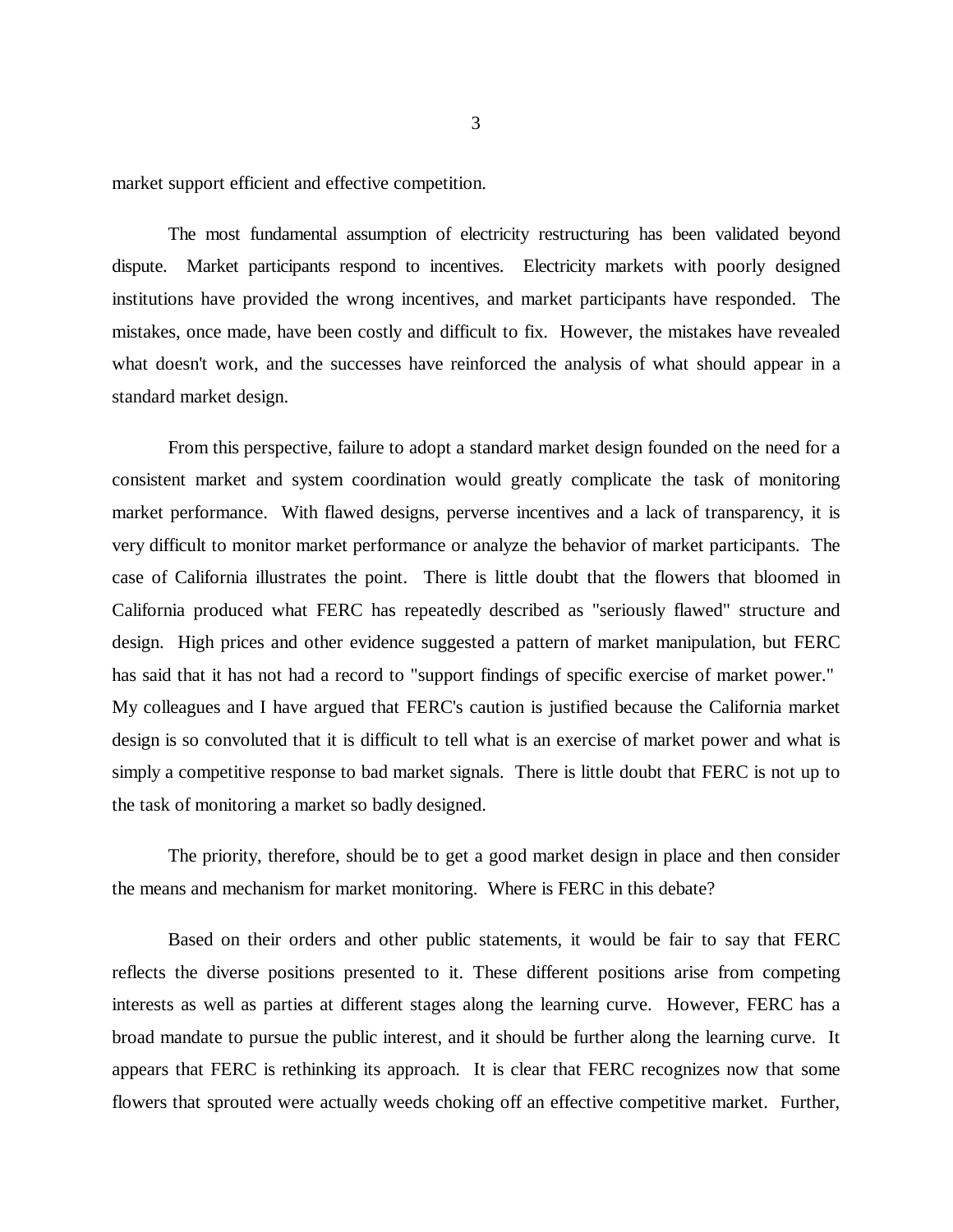its recent orders regarding the size and scope of regional transmission organizations (RTO) were a major break with FERC's past pattern of exceptional deference to regional preferences. But FERC has not yet taken the next step of defining in more detail how market institutions should work within and among these RTOs. This may be coming, but further delay only complicates the transition and increases costs.

The experience is now sufficient for FERC to go beyond its previous deferential approach to markets created by stakeholders without regard to a set of detailed standard design principles. The good experience is concentrated in New York and in PJM, which serves the Mid-Atlantic region. These two markets now function under independent system operators (ISO) who employ a standardized spot market design for system coordination. New England recently decided to embrace this standard market design. The common elements of this standard design include a bidbased, security-constrained, economic dispatch with locational prices, bilateral schedules, financial transmission rights, license-plate access charges and a broad scope for market-driven investment. Efficient pricing consistent with the ISO coordination functions then permits maximum commercial freedom without undermining reliability. The market monitoring and market power mitigation rules follow from the design. The details of this approach are readily available, theoretically sound, well understood, and bolstered by successful experience covering the same period of operation as the California failure. The precise implementation may differ slightly to recognize best practices or local reliability requirements, but the principles go further in the direction established by Order 2000.

## These principles would include:

- 1. The ISO must operate, and provide open access to, short-run markets to maintain short-run reliability and to provide a foundation for a workable market.
- 2. An ISO should be allowed to operate integrated short-run forward markets for energy and transmission.
- 3. An ISO should use locational marginal pricing to price and settle all purchases and sales of energy in its forward and real-time markets and to define comparable congestion (transmission usage) charges for bilateral transactions between locations.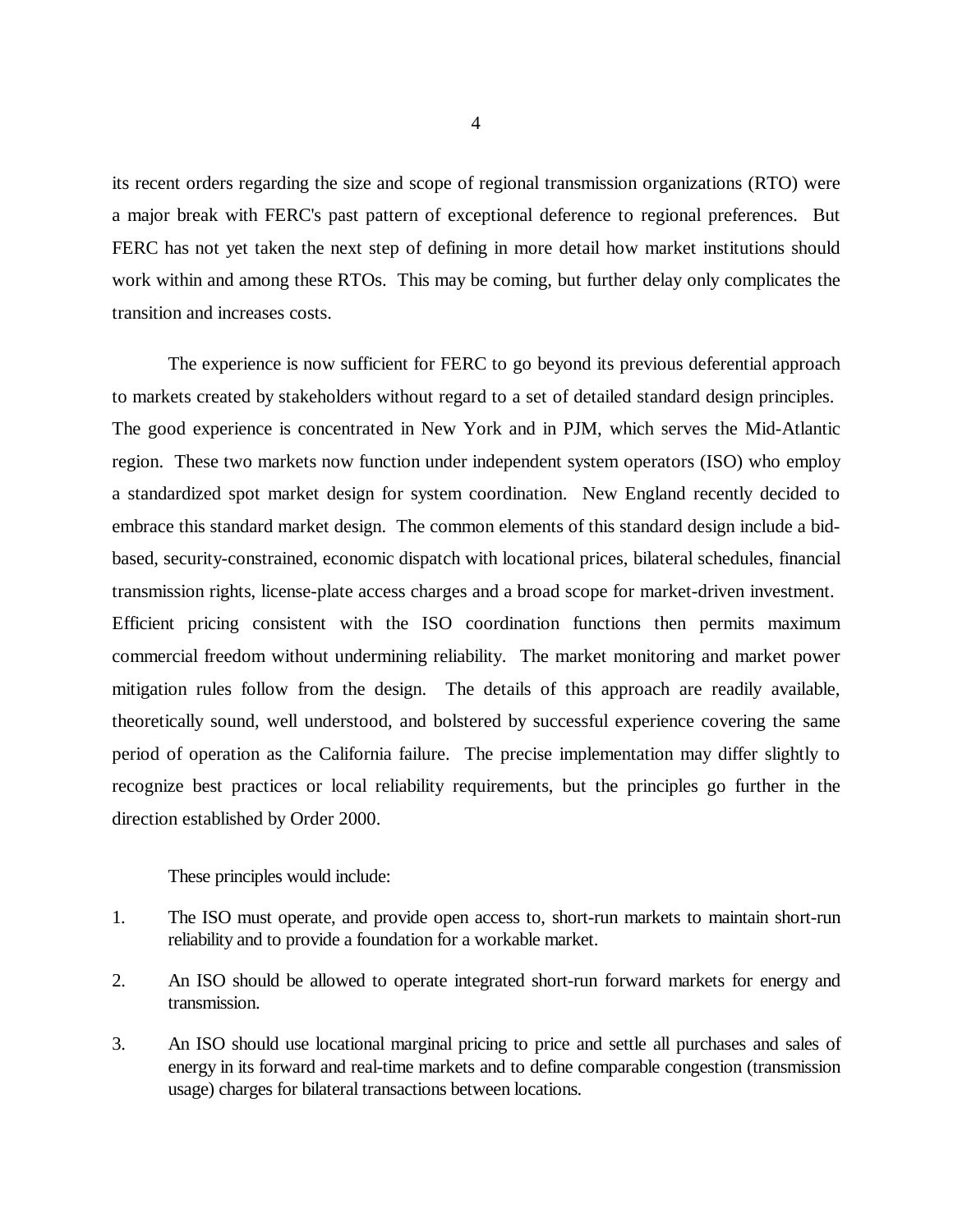- 4. An ISO should offer tradable point-to-point financial transmission rights that allow market participants to hedge the locational differences in energy prices.
- 5. An ISO should simultaneously optimize its ancillary service markets and energy markets.
- 6. The ISO should collaborate in rapidly expanding the capability to include demand side response for energy and ancillary services.

I would be happy to discuss these principles further.

Adopting and articulating these principles would be a major step forward. It would make clear that FERC accepts responsibility for doing what needs to be done to create effective institutions in support of a competitive market. It would make clear that FERC recognizes that defining the essentials of a standard market design is a task that only government can perform in its role of setting the rules under which markets can do their magic. And it would set limits on the scope of government action to supporting the market rather than dictating the outcomes.

Given this major step in establishing a presumption of a standard market design, it would be possible to consider further the requirements of market monitoring. The emphasis on market design and institutions would place a great premium on developing people and procedures that focussed on market analysis and the special complexities of the case of electricity. There are economists at the ISOs who have been developing the tools and data systems to do analysis and report to FERC. There are economists at FERC who have the skills and understanding that would be needed to monitor markets designed along the lines of those in New York and PJM. However, at FERC these economists are too few, and the commitment to the standard market design too tentative, to yet be effective in managing the task.

But this is not an insurmountable problem. The requirement for market monitoring can be met. The means are available through the FERC's powers to create regional transmission organizations. Through the creation of effective RTOs with a standard market design, the FERC has the opportunity and the responsibility to act. If competitive electricity markets are to work, FERC must act soon. Time is running out on further experimentation.